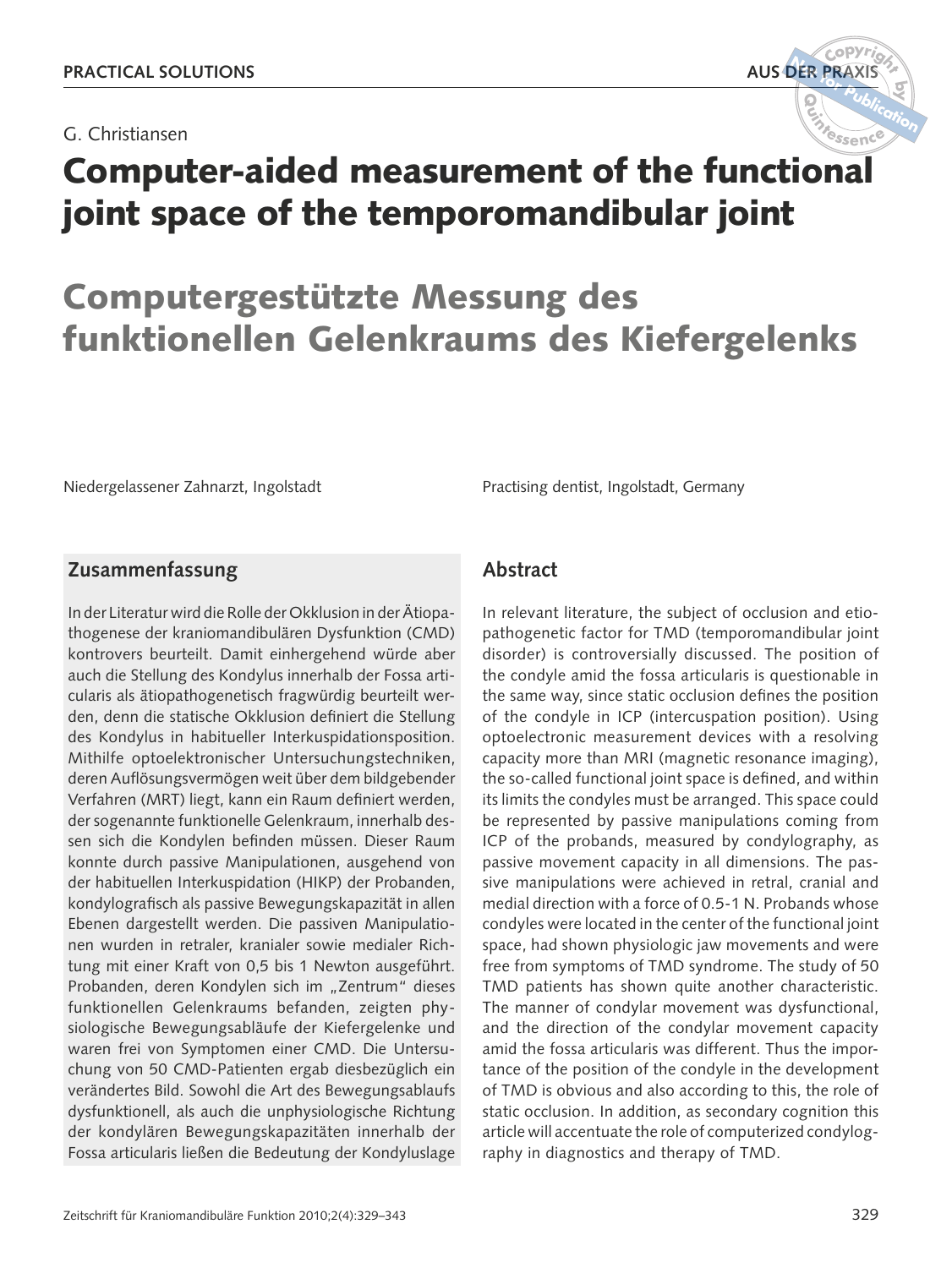**Key words:** *computer-assisted examination, condylar position analysis, TMD, functional joint space*

# **Introduction**

As with other mammals, the joints of the human body are characterized by a joint gap between the articular condyle and the joint cavity, which allows the condyle to move at all levels<sup>1</sup>. Since it deals with a three-dimensional space, it is called the functional joint space. Within the orthopedic musculoskeletal system, reductions of physiological articular space width are discussed<sup>1,2</sup> as the potential etiopathogenetic factors of arthrosis, since this may involve:

- partial overload of the soft-tissue structures
- reduction of the synovial fluid
- metabolic disorders within cartilaginous proportions of the joints.

Based on these examinations in this study, clarification of the following questions was pursued:

- Does there exist a so-called functional joint space for the temporomandibular joint as well?
- Is it possible to demonstrate its extent?
- By which method?
- Does this extent correlate with a physiological work movement?
- Is a patient with a dysfunctional work movement accompanied by a changed functional joint space as well?
- So is it possible to distinguish healthy probands from dysfunctional patients based on the representation of their functional joint space? (Fig 1a and b)

#### **Problems of earlier examinations**

A number of studies have investigated this latter question, however the results could not be unanimously interpreted 3. For practicality, two different methods have been applied for this purpose:

manual clinical methods have been applied<sup>3</sup> to distinguish between healthy and dysfunctional,

**in der Ätiopathogenese der CMD vorrangig erscheinen.** Damit ist die Rolle, zumindest der statischen Okklusion, als primäre CMD-Ursache als gesichert anzusehen. Des Weiteren wird als sekundäre Erkenntnis die Rolle der computergestützten Kondylografie in Diagnostik und Therapie als wesentlich hervorgehoben.  **Publication**

**by**

**Indizes:** *Computergestützte Befunderhebung, Kondylenpositionsanalyse, CMD, funktioneller Gelenkraum* 

# **Einleitung**

Die Gelenke des menschlichen Körpers zeichnen sich unter anderem dadurch aus, dass sich zwischen Gelenkkopf und Gelenkpfanne ein Gelenkspalt befindet, der die Bewegungen des Gelenkkopfes in allen Ebenen zulässt<sup>1</sup>. Da es sich um einen dreidimensionalen Spalt handelt, bezeichnet man ihn als funktionellen Gelenkraum. In der Orthopädie des Bewegungsapparats werden Reduzierungen physiologischer Gelenkspaltenbreiten als potenzielle ätiopathogenetische Faktoren der Arthrose diskutiert1,2, da dies zu

- partiellen Überlastungen der Weichgewebsstrukturen,
- Verringerung der Synovia
- sowie zu Stoffwechselstörungen innerhalb knorpeliger Anteile der Gelenke führen kann.

Entsprechend der Untersuchungen wurde in der hier vorgestellten Studie folgenden Fragestellungen nachgegangen:

- Existiert auch für das Kiefergelenk ein sogenannter funktioneller Gelenkraum?
- Ist dessen Ausmaß darstellbar?
- Durch welche Methode ist dies darstellbar?
- Korreliert dieses Ausmaß bei Probanden mit einem physiologischen Bewegungsablauf?
- Liegt bei Patienten mit einem funktionsgestörten Bewegungsablauf auch ein veränderter funktioneller Gelenkraum vor?
- Können funktionsgesunde Probanden von funktionsgestörten Patienten anhand der Darstellung ihres funktionellen Gelenkraums unterschieden werden (Abb. 1a und b)?

#### **Zur Problematik früherer Untersuchungen**

Dieser zuletzt angeführten Fragestellung gingen sehr viele Studien nach, deren Ergebnisse nicht einheitlich interpretiert werden können3. Dabei wurden praktisch zwei unterschiedliche Methoden vollzogen: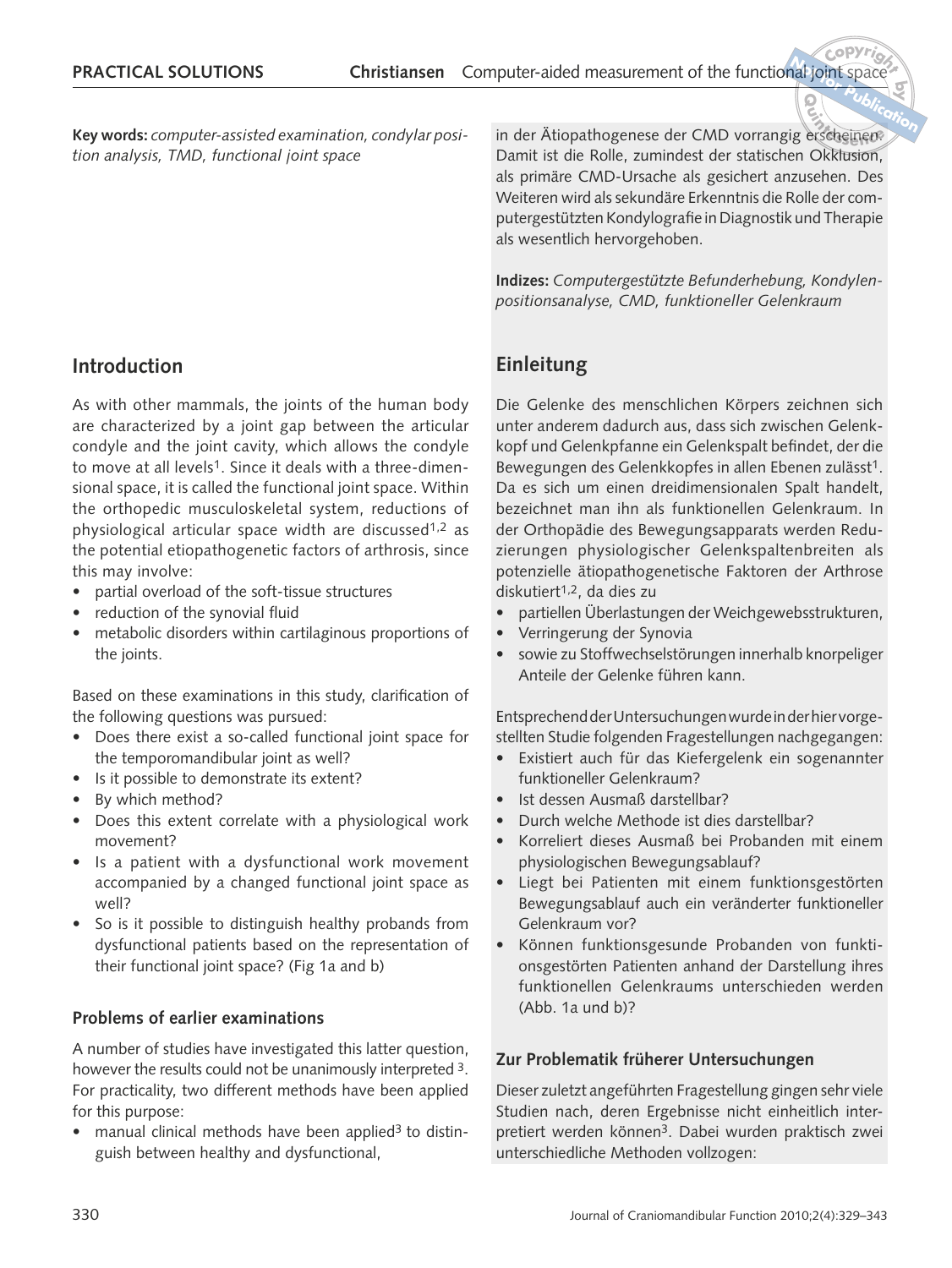a banda barat da banda banda banda banda banda banda banda banda banda banda banda banda banda banda banda ba **<sup>N</sup>o<sup>t</sup> <sup>r</sup> <sup>o</sup>f <sup>Q</sup>uintessenc<sup>e</sup> Publication**

Fig 1a and b The passive motion capacity of the condyle with the limits of the surrounding soft tissues forms the "functional joint space" frontal (a) and sagittal (b) aspect.

**Abb. 1a und b** Die passive Bewegungskapazität des Kondylus innerhalb des ihn umgebenden Weichgewebes bildet den sogenannten funktionellen Gelenkraum. Frontale (a) und sagittale Ansicht (b).

- für die Unterscheidung zwischen funktionsgesund und funktionsgestört wurden manuell klinische Methoden angewandt3,
- die Messung eines funktionellen Gelenkraums wurde vielfach optoelektronisch durchgeführt3,4.

Durch dieses Vorgehen konnten, methodisch bedingt, keine eindeutigen Ergebnisse generiert werden. Studien dieser Art endeten vielfach mit der Aussage: "Die Rolle der Okklusion bei der Entstehung der CMD wird kontrovers diskutiert". Als weitere Problematik stellte sich heraus, dass die Messungen des funktionellen Gelenkraums optoelektronisch zumeist nur in einer Ebene erfolgten4,5. Da der funktionelle Gelenkraum jedoch dreidimensional ist, musste dies zwangsläufig auch unklare Ergebnisse liefern. Unterschiedliche Resultate zwischen gelenknah und gelenkfern aufzeichnenden Registriersystemen, berührungslosen und berührenden Systemen, manipulierten und unmanipulierten Messungen generierten vieldeutige Resultate3,4,6,7.

#### **Zielsetzung**

Es wurde folgenden Fragestellungen nachgegangen:

- Besteht ein Zusammenhang zwischen einem funktionsgestörten Bewegungsablauf und der Veränderung eines physiologischen funktionellen Gelenkraums?
- Ist dieser in mehreren Ebenen optoelektronisch erfassbar?

• meanwhile the measuring of a functional joint space in many cases was carried out using optoelectronic means 3,4.

For methodological reasons, this procedure has failed to generate long-lasting results. Studies of this kind often end in the remark: "The role of occlusion for the development of CMD is controversially discussed."

A further problem was the fact that optoelectronic measurements of the functional joint space have been mostly carried out at just one level<sup>4,5</sup>. Since the functional joint space is three-dimensional, however, unclear results have been obvious. Different results between registration systems recording close and distant to the joint, non-contact and contact systems, manipulated and nonmanipulated measurements, have generated ambiguous results3,4,6,7.

#### **Objective**

The following questions were formulated to discover:

- Is there a correlation between a dysfunctional work movement detected by optoelectronic means and the change of a physiologic functional joint space?
- Is this detected in an optoelectronic way in several levels?

If one can unambiguously answer these with a yes, this would mean that the reason for a dysfunctional work movement is usually a dysfunctional joint space. This would mean

 $\frac{C^o P Y r}{\sigma}$ 

 **for**

**by**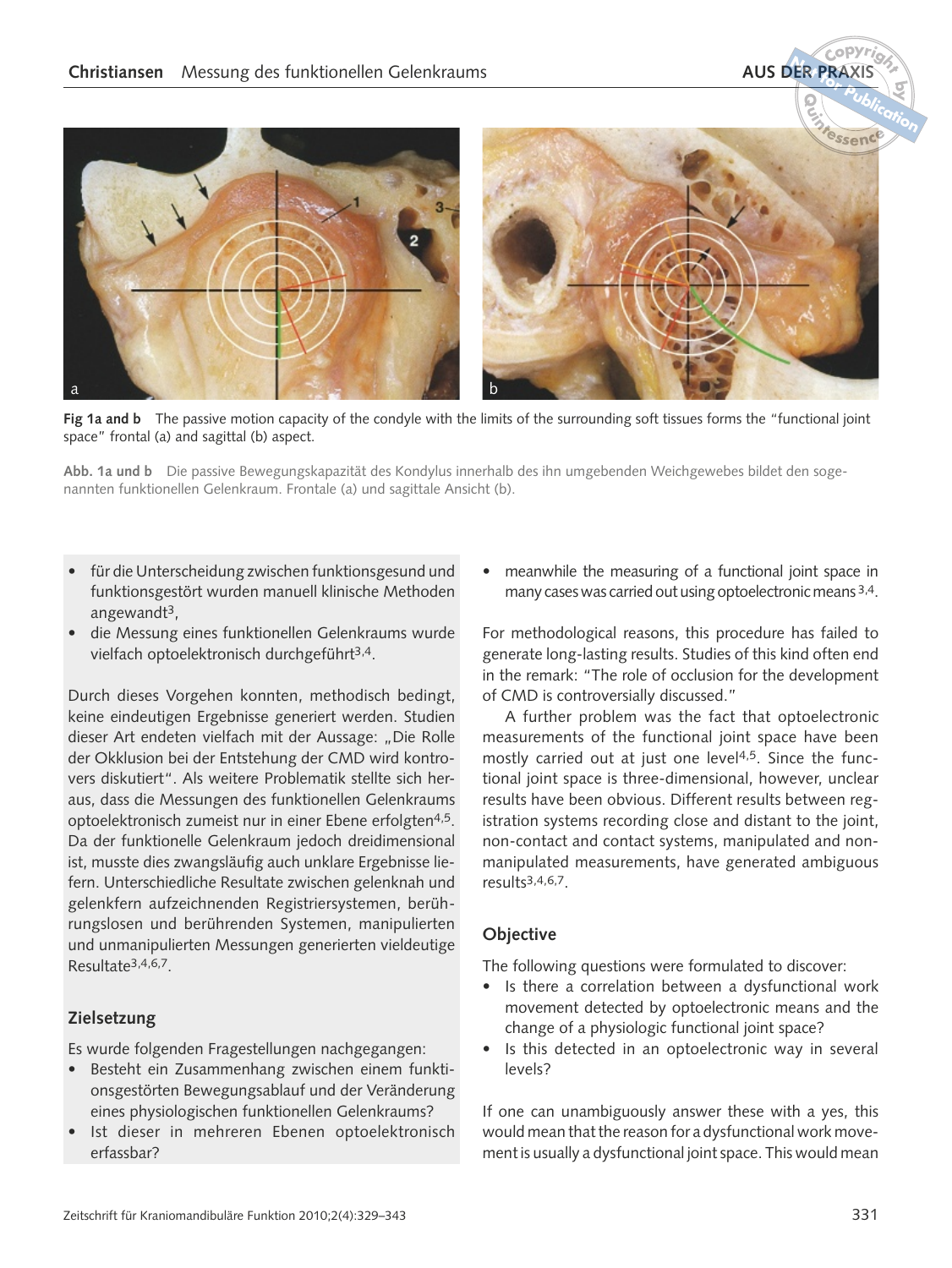



a quantum leap in the etiopathogenesis of TMD, but also in TMD-therapy and in prevention.

# **Materials and methods**

#### **Measuring device**

The Condylocomp LR3 (Dentron, Höchberg, Germany) served as the registration system. It records:

- close to the joint,
- contact-less,
- with a resolution of 1/100 mm,
- in timing cycles of 10 ms.

#### **Measurement procedure**

For the measurement procedure, a common standard of the computer-aided assessment of previous findings was used, which has been applied at the author's practice for years8. This standard consists in the examination of the work movement with the involvement of manual-clinical examination methods as well as the examination of the movement capacity. Fourteen sequences refer to the work movement (Fig 2):

- unguided,
- under cranial compression,
- under dynamic translation.

Mediotrusion and laterotrusion were recorded non-manipulated, and tooth-guided. The starting point of each measurement is the habitual intercuspation, taken casually of the patient.

The measurement of the movement capacity was based on 12 sequences. Constancy of habitual intercuspation was tested three times, and the movement capacity in retral direction was ascertained at a pressure of about 0.5 N. Moreover, the movement capacity was in a transverse direction to medial (Fig 3).

**Fig 2a and b** Investigation of the trajectory with the inclusion of manual-clinical manipulations.

**by**

 **Publication**

**<sup>N</sup>o<sup>t</sup> <sup>r</sup> <sup>o</sup>f <sup>Q</sup>uintessenc<sup>e</sup>**

**Abb. 2a und b** Untersuchung des Bewegungsablaufs unter Einbeziehung manuell klinischer Manipulation.

Kann man diese Fragen eindeutig mit Ja beantworten, so würde dies bedeuten, dass ein funktionsgestörter Bewegungsablauf in der Regel einen funktionsgestörten Gelenkraum als Ursache hat. Dies würde einen großen Schritt in der Aufklärung der Ätiopathogenese der CMD, aber auch in der Therapie der CMD und ebenso in der Prävention bedeuten.

# **Material und Methode**

#### **Messgerät**

Als Registriersystem wurde der Condylocomp LR3 (Dentron, Höchberg) verwendet. Dieser zeichnet sich durch folgende Eigenschaften aus:

- gelenknahe Aufzeichnung,
- berührungslose Aufzeichnung,
- Auflösungsvermögen von 1/100 mm,
- Aufzeichnung zeitgetaktet in 10 ms.

#### **Messverfahren**

Als Messverfahren wurde ein Standard der computergestützten Befunderhebung angewendet, wie er in der Praxis des Autors seit vielen Jahren ausgeübt wird<sup>8</sup>. Dieser Standard gliedert sich in die Untersuchung des Bewegungsablaufs unter Einbeziehung manuell-klinischer Untersuchungsmethoden und in die Untersuchung der Bewegungskapazität. Vierzehn Sequenzen beziehen sich dabei auf den Bewegungsablauf (Abb. 2a und b):

- ungeführt,
- unter kranialer Kompression,
- unter dynamischer Translation.

Die Medio- bzw. Laterotrusion wird unmanipuliert und zahngeführt aufgezeichnet. Der Ausgangspunkt jeder Messung ist die zwanglos eingenommene habituelle Interkuspidation des Patienten. Zwölf Sequenzen bildeten die Messungen der Bewegungskapazität. Die habituelle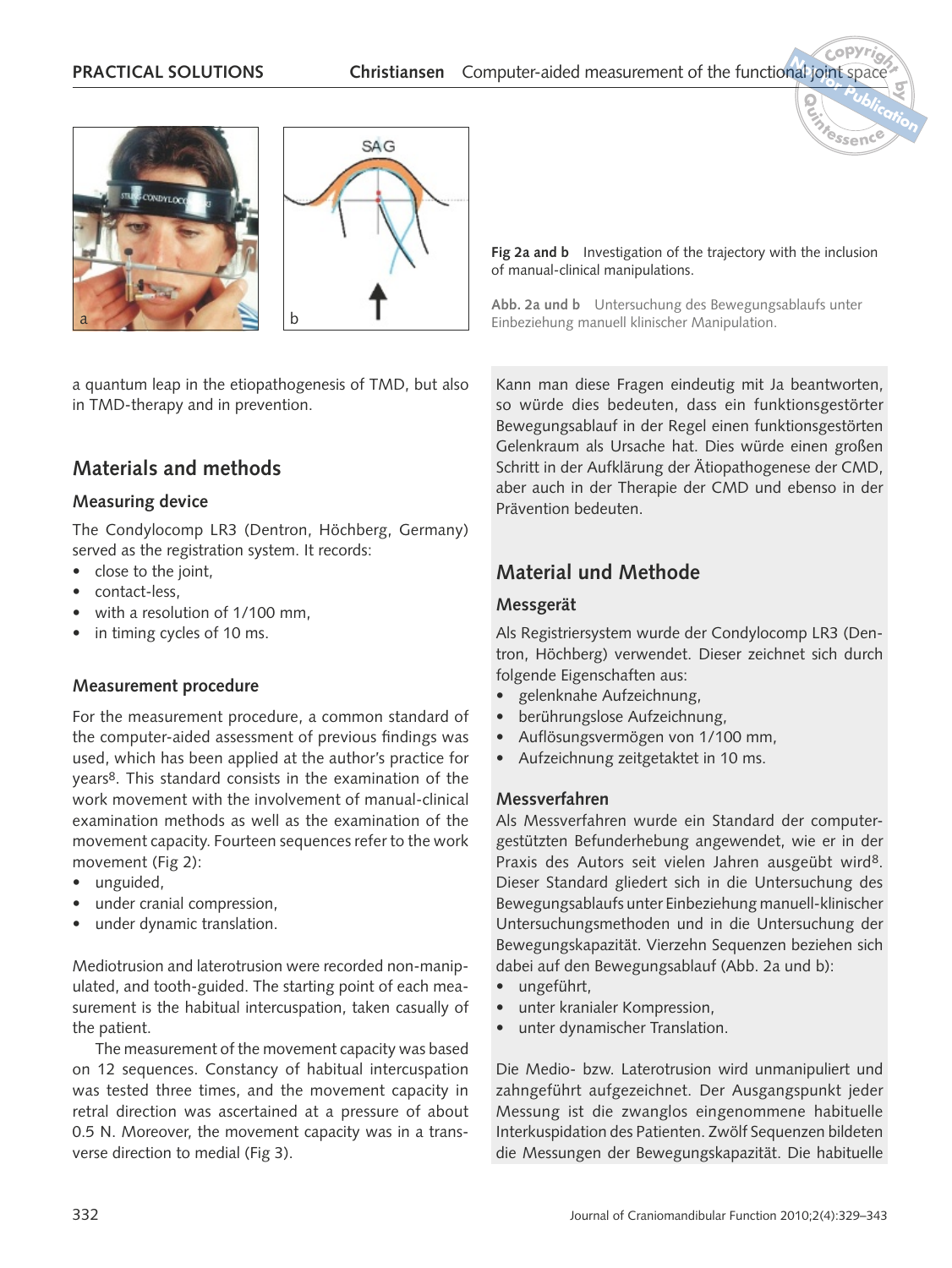$\frac{C^o P Y r}{\sigma}$ 













Fig 3a to f Investigation of motion capacity in retral and transverse direction to medial.

**Abb. 3a bis f** Untersuchung der Bewegungskapazität in dorsaler und medialer Richtung.

Interkuspidation wurde jeweils dreimal auf Konstanz überprüft. Die Bewegungskapazität in retraler Richtung wurde bei einem Druck von etwa 0,5 N ermittelt, gleichermaßen erfolgte die Bewegungskapazität in transversaler Richtung nach medial (Abb. 3a bis f).

#### **Definitionen**

Um funktionsgesunde von funktionsgestörten Bewegungsabläufen unterscheiden zu können, müssen funktionsgesunde Bewegungsabläufe in der Protrusion und Öffnungs- bzw. Schließbewegung in Länge und Konkavität definiert werden. Ist die Bewegung weder durch kraniale Kompression (etwa 0,5 N) noch durch dynamische Translation in ihrem Ablauf zu destabilisieren, wird das Gelenk als stabil bezeichnet (Abb. 4a bis d).

Anders verhält es sich bei instabilen funktionsgestörten Bewegungsabläufen. Hier zeigen sich – rein deskriptiv – charakteristische Abweichungen, welche in dieser Form Hinweise auf Einschränkungen der Bewegungskapazität in der sagittalen Ebene liefern (Abb. 5). Der gestörte Bewegungsablauf tritt in der Betrachtung der frontalen Ebene häufig und stärker in Erscheinung. Eine Vielzahl messbarer Parameter wiederum – rein deskriptiver Natur – zeigen hier Abweichungen vom beschriebenen physiologischen Bewegungsablauf. Gelenke dieser Charakteristik weisen

#### **Definitions**

In order to be able to distinguish functional work movement from dysfunctional movement, one has to define them. The functional work movements in protrusion and opening and closing movement shows the typical illustrated form both in length and concavity. Its sequence is neither destabilized by cranial compression (approximately 0.5 N) nor by dynamic translation. The joint can be described as stable (Fig 4).

The situation with an unstable dysfunctional work movement is different. Purely descriptive characteristic deviations can be seen here, which in this form provide references to restrictions of the movement capacity at the sagittal plane (Fig 5). The dysfunctional work movement often appears rather under consideration of the frontal plane. A multitude of measurable parameters again – purely descriptive – show deviations from the described physiological work movement. In the event of a manipulative procedure, the joints of these characteristics present a change of their path behavior in both cranial and transverse direction. They are instable (Fig  $6$ )<sup>9,10</sup>.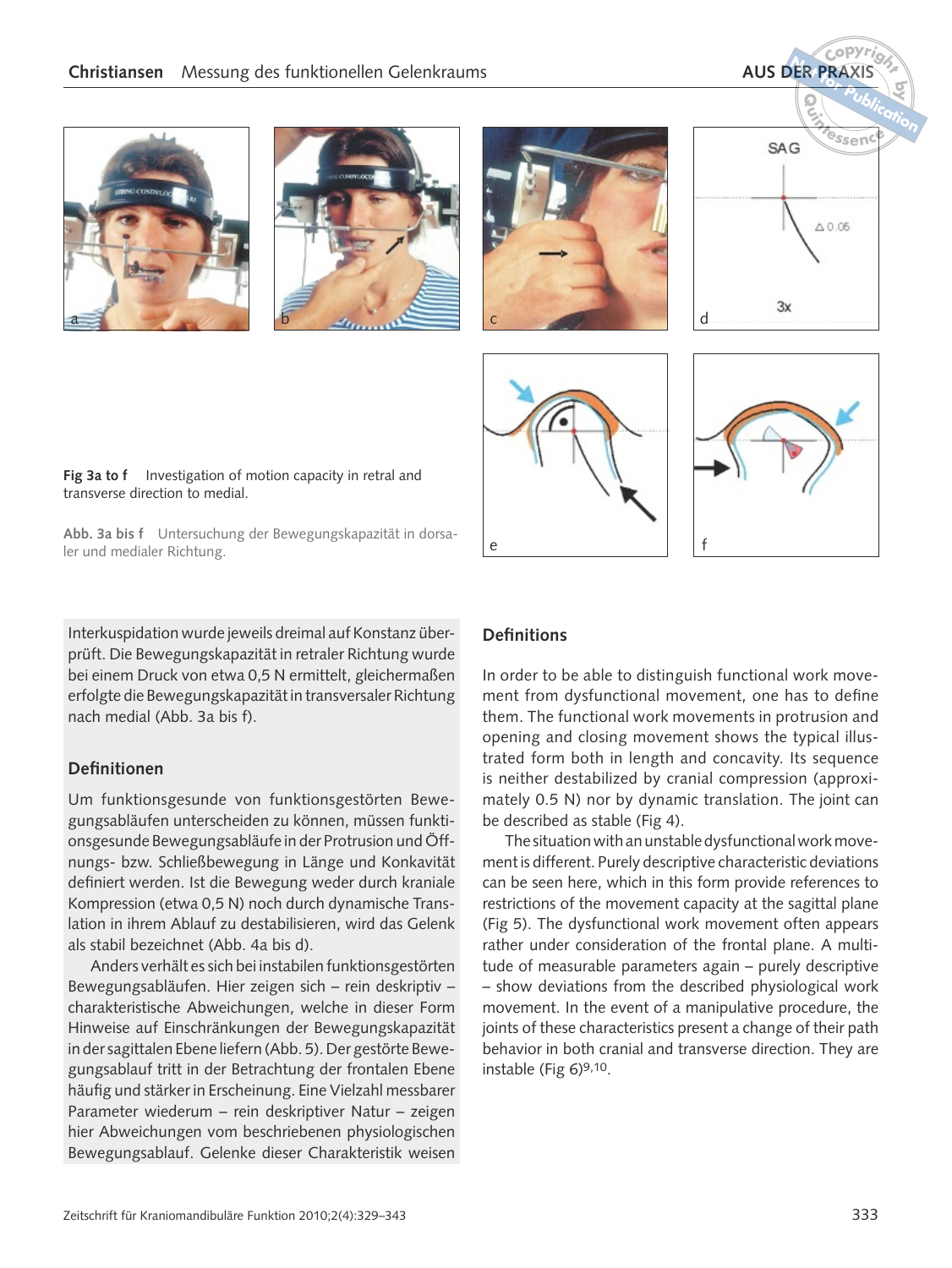

# cranial compression nor by dynamic

**by**

**Abb. 4a bis d** Der physiologische Bewegungsablauf kann weder durch kraniale Kompression noch durch dynamische Translation destabilisiert

**Fig 5** The dysfunctional work movement sagittal characteristics.

**Abb. 5** Der funktionsgestörte Bewegungsablauf – sagittale

#### **Investigated groups**

The investigation included the patient group, which consulted the author's practice due to discomfort in the sense of the TMD syndrome. It dealt with 50 patients; male = 16 patients, female = 34 patients.

Severity of their discomfort (subjective) resulted in a score average of 35. "Score" denotes the severity of pain declared by patient and multiplied by severity of pain from a numerical analog scale (1 to 10). In the computer-aided movement recording, all patients showed an unphysiological work movement in one of the two joints. As probands without dysfunctions, 17 (male = 12, female = 5) patients' own practice was considered as well as course participants who:

bei manipulativem Vorgehen in kranialer wie transversaler Richtung eine Veränderung ihres Bahnverhaltens auf. Sie sind als instabil zu betrachten (Abb. 6)9,10.

#### **Untersuchte Personengruppen**

In die Untersuchung einbezogen wurde eine Patientengruppe, welche wegen Beschwerden, einem CMD-Syndrom, die Praxis des Autors aufsuchten. Insgesamt nahmen 50 Patienten (16 männliche und 34 weibliche) an der Untersuchung teil. Der subjektive Schweregrad ihrer Beschwerden ergab einen Score von durchschnittlich 35. Dabei bezeichnet der "Score" die Gesamtheit der vom Patienten angegebenen Schmerzen multipliziert mit dem Schweregrad dieser Schmerzen anhand einer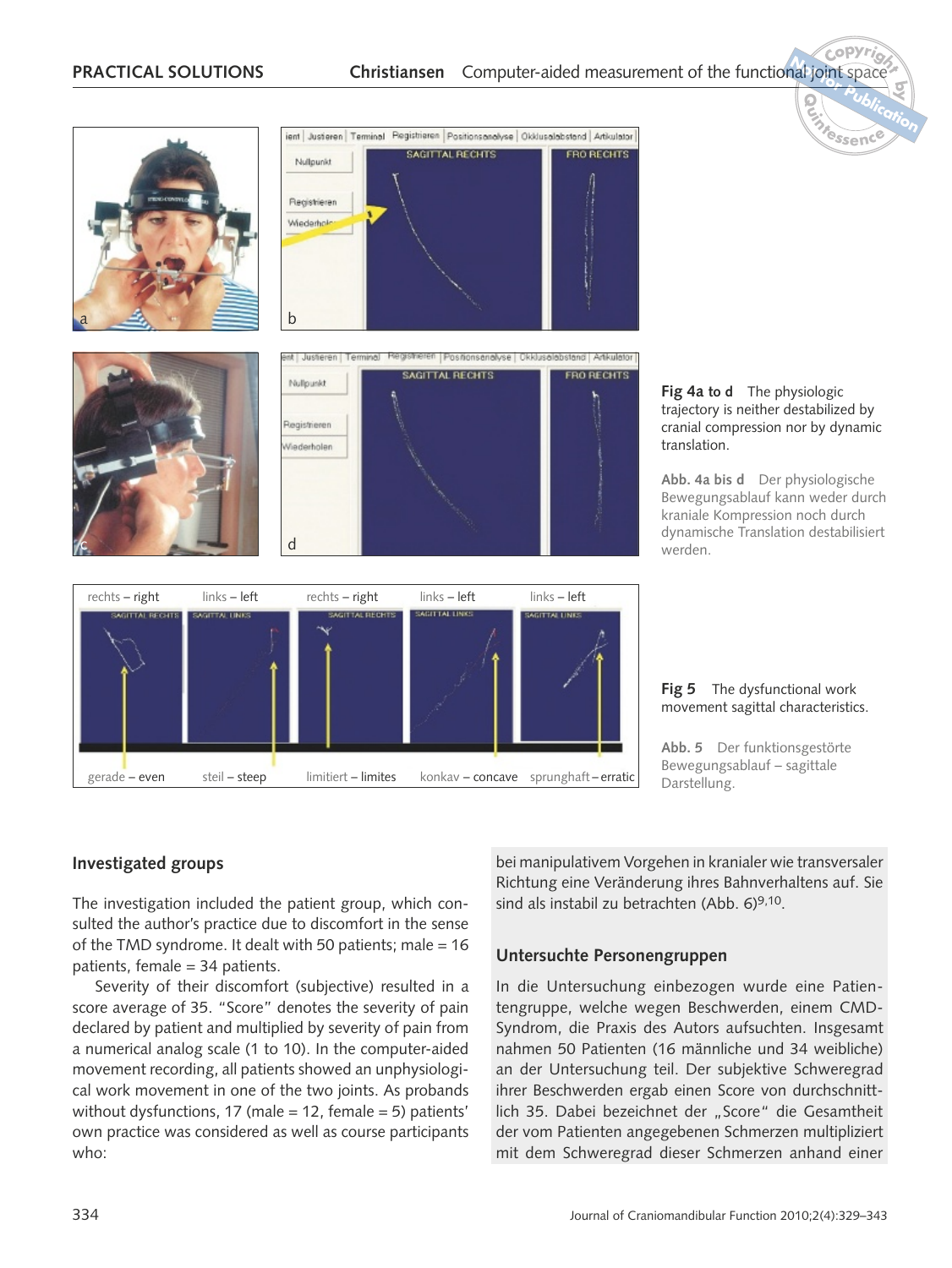**PublicationD**<br>**R**<br>**R**<br>**R**<br>**R** rechts – right rechts – right rechts – right rechts – right **BROTHER** Initiale Abweichung Terminale Abweichung Laterotrusion Sprung Dynamische Translation<br>Inital dviation Terminal deviation Laterotrusion Jump Dynamic translation Dynamic translation

**Fig 6** The dysfunctional trajectory frontal plane.

**Abb. 6** Der funktionsgestörte Bewegungsablauf – frontale Darstellung.

numerischen Analogskala (1 bis 10). Alle Patienten zeigten in der computergestützten Bewegungsaufzeichnung in einem oder beiden Gelenken einen unphysiologischen Bewegungsablauf.

Die Gruppe der funktionsgesunden Probanden setzte sich aus Patienten der eigenen Praxis und Kursteilnehmern zusammen und bestand aus insgesamt 17 Personen (5 weiblich, 12 männlich). Der Score lag bei durchschnittlich 0. Die Probanden zeichneten sich dadurch aus, dass sie keine subjektiven Beschwerden im Sinne eines CMD-Syndroms aufwiesen, und ihre Aufzeichnung des Bewegungsablaufs eine physiologische Charakteristik zeigte.

#### **Statistische Auswertung**

Der Vergleich zweier Variablen (zum Beispiel Verlagerung vertikal bei Probanden versus Verlagerung vertikal bei Patienten) erfolgte mit dem Mann-Whitney-U-Test für nicht normal verteilte Werte. Dabei zeigte sich im Vergleich der Verlagerungsrichtung zwischen den Gruppen ein hochsignifikanter Unterschied (p < 0,01).

# **Ergebnisse**

#### **Reproduzierbarkeit der habituellen Interkuspidation**

Da die Reproduzierbarkeit, mit der die untersuchten Personen ihre habituelle Interkuspidation einnehmen konnten, als Ausgangspunkt aller Messungen diente, wurde diese für beide Untersuchungsgruppen als Nullposition herangezogen. Dabei zeigte sich im Einklang mit anderen Autoren4,11 bei mehrfacher Einnahme der HIKP eine hohe Genauigkeit. Verglichen wurden die Einnahme der HIKP 1 mit 2, 3 mit 4, und 5 mit 6. Die Ergebnisse wurden für die Patienten- und Probandengruppe ausgewertet.

had no subjective discomfort in the sense of a TMD syndrome

 $\frac{C^o P Y r}{\sigma}$ 

 **for**

**by**

• and whose recordings of the movement sequence presented physiological characteristics.

The average score was 0.

#### **Statistic analysis**

Two metric variables (eg. dislocation vertical of the probands and the patients, respectively) were compared with the Mann-Whitney-U-Test for non-parametric values. This revealed a highly significant difference (*P* < 0.01) when comparing the dislocation between both groups.

# **Results**

#### **Reproducibility of ICP**

Since the persons investigated were able to take their habitual intercuspation as the starting point of all measurements, they have been investigated for both groups. In line with other authors<sup>4,11</sup>, taking the habitual intercuspation several times resulted in high precision. For this purpose, the habitual intercuspation has compared 1 with 2, 3 with 4, and 5 with 6. The greatest constancy, the horizontal value, was achievable at frontal level. The average value of all measurements was 0.02 to 0.03 mm (Fig 7).

Reproducible values were obtained among the patients, which in comparison to the proband group, were slightly increased. The median of all measurements was  $M$  total  $=$ 0.03 to 0.04.

This constancy has given cause to assume that the HICP (habitual intercuspation) is usable as a zero position for the present measurements of the functional joint space (Fig 8).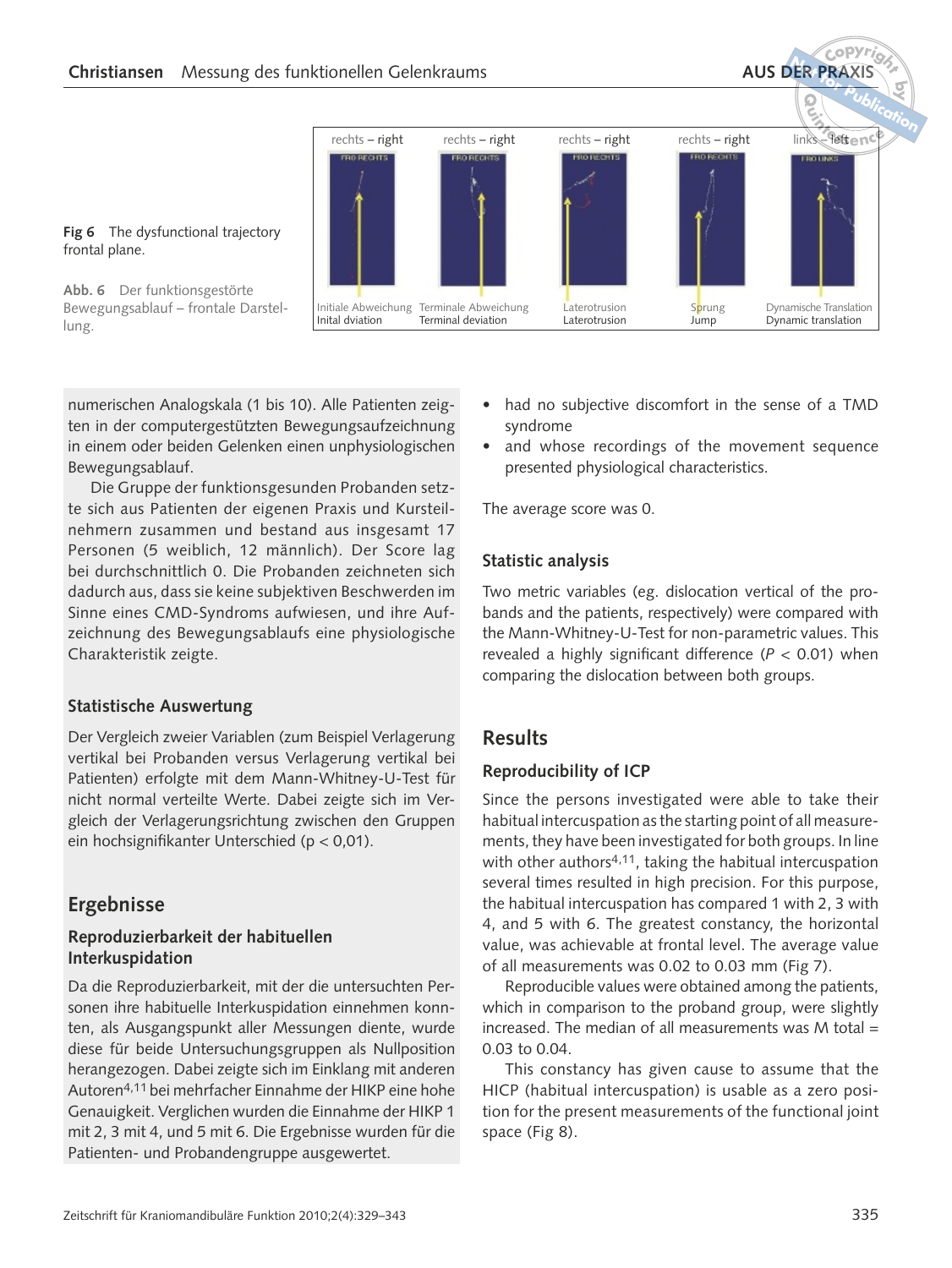



#### **Fig 7** ICP stability of the probands: group overview of the distribution of the measured values.

**by**

**<sup>N</sup>o<sup>t</sup> <sup>r</sup> <sup>o</sup>f <sup>Q</sup>uintessenc<sup>e</sup> Publication**

**Abb. 7** HIKP-Konstanz (= habituelle Interkuspidationsposition) der Probandengruppe. Darstellung der Messwerteverteilung. hor = horizontal  $sag = sagittal$ ver = vertikal MW re = Mittelwert rechts  $MW$   $\parallel$  = Mittelwert links



**Abb. 8** HIKP-Konstanz (= habituelle Interkuspidationsposition) der Patientengruppe. Darstellung der Messwerteverteilung.

#### **Investigation of retral movement capacity of the condyles**

#### *Experimental procedure*

The patients were asked to take their HICP: "Close the same way you always close." This position served for all measurements, as the first measuring point and lay in the center of the coordinate plane, in the programme of the condylar position analysis. Then the mandible of the patient was manipulated with different amounts of pressure (0.5 to 1 N) to retral with their dental arches slightly

Die größte Konstanz, der horizontale Wert, wurde in der frontalen Ebene erzielt. Der Mittelwert aller Messungen belief sich auf 0,02 bis 0,03 mm (Abb. 7). Auch in der Patientengruppe wurden reproduzierbare Werte erzielt, die jedoch im Vergleich zur Probandengruppe eine geringfügig höhere Streuung aufwiesen. Der Median aller Messungen belief sich auf 0,03 bis 0,04 mm. Diese Konstanz berechtigte zu der Annahme, dass für die Messungen des funktionellen Gelenkraums die habituelle Interkuspidationsposition als Nullposition einsetzbar ist (Abb. 8).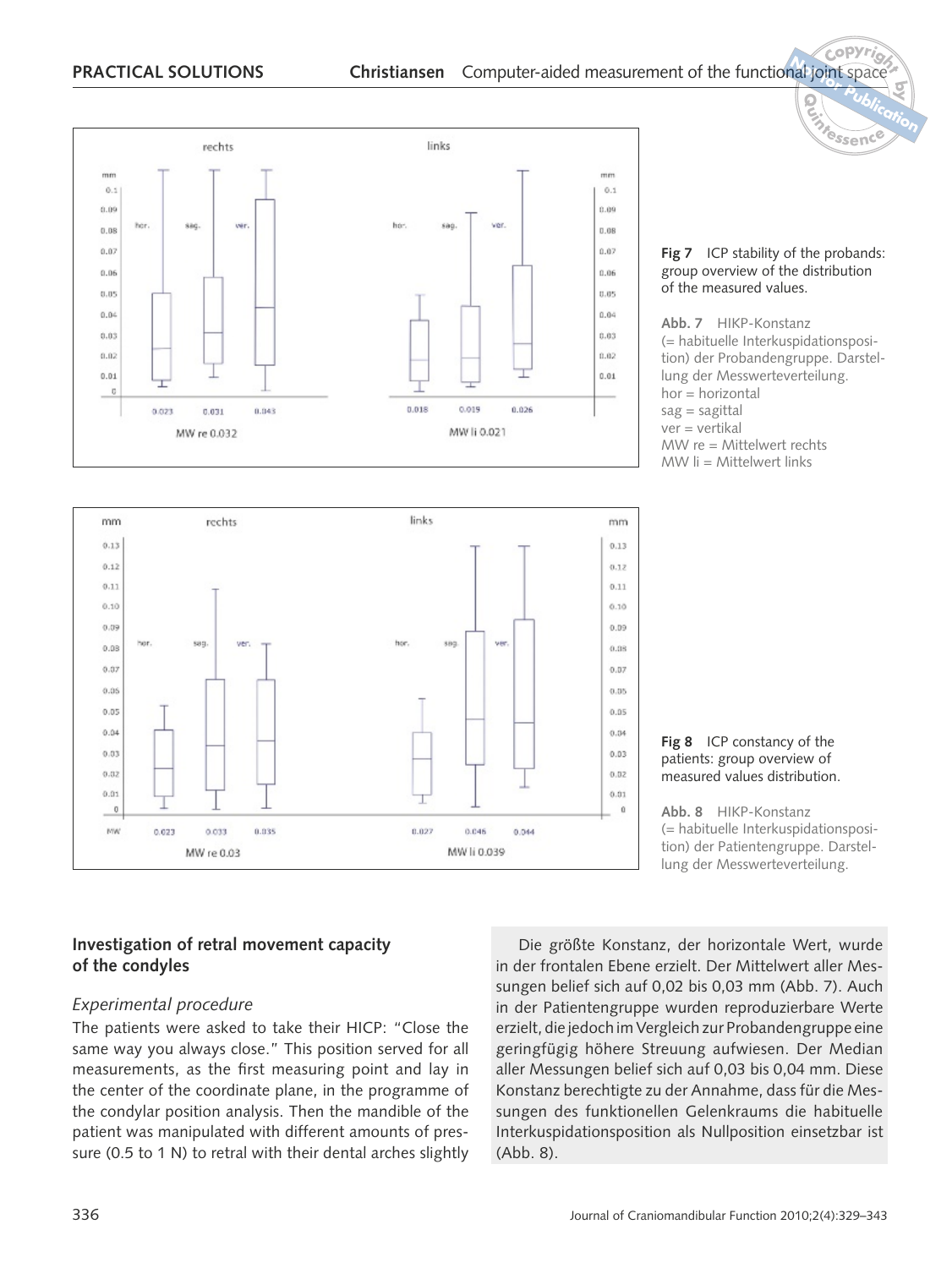$\frac{C^o P Y r}{\sigma}$  **for**

**by**

 **Publication**

**<sup>N</sup>o<sup>t</sup> <sup>r</sup> <sup>o</sup>f <sup>Q</sup>uintessenc<sup>e</sup>**

**Fig 9** Overview of measured values from probands in the right and left jaw. Manipulation to the retral direction, beginning in ICP, all condyles are moving to dorso-cranial.

**Abb. 9** Funktioneller Gelenkraum retral/Probanden. Darstellung der Messwerteverteilung im rechten und linken Kiefergelenk. Die Dorsalmanipulation erfolgte aus der HIKP heraus und erzeugte in der Probandengruppe nach dorsokranial gerichtete Messpunkte.

#### **Untersuchung der retralen Bewegungskapazität der Kondylen**

#### *Versuchsdurchführung*

Die Studienteilnehmer wurden gebeten, die HIKP einzunehmen und aufgefordert "Schließen Sie so, wie Sie immer schließen!"

Diese Position diente als Nullpunkt für alle Messungen und lag in der Mitte des Koordinatenkreuzes, im Programm Kondylenpositionsanalyse. Dann wurde, bei leicht geöffneten Zahnreihen, der Unterkiefer mit unterschiedlicher Druckstärke von 0,5 bis 1 N nach retral geführt. Am Ende der Bewegung wurde der zweite Messpunkt fixiert. Dieser Vorgang wurde dreimal wiederholt.

#### *Ergebnisse in der Probandengruppe*

Die Kondylen funktionsgesunder Probanden bewegten sich unter retral gerichteter Manipulation ausschließlich in die dorsokraniale Richtung. Dabei wurden unterschiedliche Entfernungen vom Ausgangspunkt (siehe Histogramm) gemessen. Alle Manipulationen blieben im Sektor III und sogar innerhalb einer Grenze von +/- 20 Grad (Abb. 9).

In der Probandengruppe wurden unterschiedliche Werte erzielt bei:

- unterschiedlichen Probanden,
- unterschiedlicher Manipulationsstärke,
- nicht jedoch bei unterschiedlichem Winkel der Mundöffnung.

Dabei belief sich der Mittelwert aller Messungen auf MW = 0,6 bis 0,8 mm, gemessen vom Ausgangspunkt (Abb. 10).

×,

Richtung

open. At the end of movement, the second measuring point was fixed. This process, respectively, was repeated three times.

#### *Results in a group of probands*

Under retrally directed manipulation, the condyles of probands without dysfunctions move exclusively to a dorsocranial direction. Different distances have been achieved from the starting point (see histogram).

All manipulations remained in sector III, even within the limit +/- 20 degrees (Fig 9). Different values were obtained:

- in the event of different probands
- in the event of different strengths of manipulation
- but not in the event of different angles of the mouth opening.

The average value was  $AV = 0.6 - 0.8$  mm measured from the starting point (Fig 10).

The measurement procedure of the functional joint space in the patients group, ie, condyles with an unphysiological work movement, was the same as that carried out in the probands12,13.

#### *Results in a group of patients*

The dysfunctional condyles of the patients group moved under manipulation in a retral direction into the dorsocaudal range, the fourth quadrant. A small part of the measuring points could be found in the limit range  $z = 0$  and  $x = 0$ . The measuring points were found in the second quadrant, so the condylar movement to anterior was required to be interpreted as a so-called "defense musculaire" (Fig 11).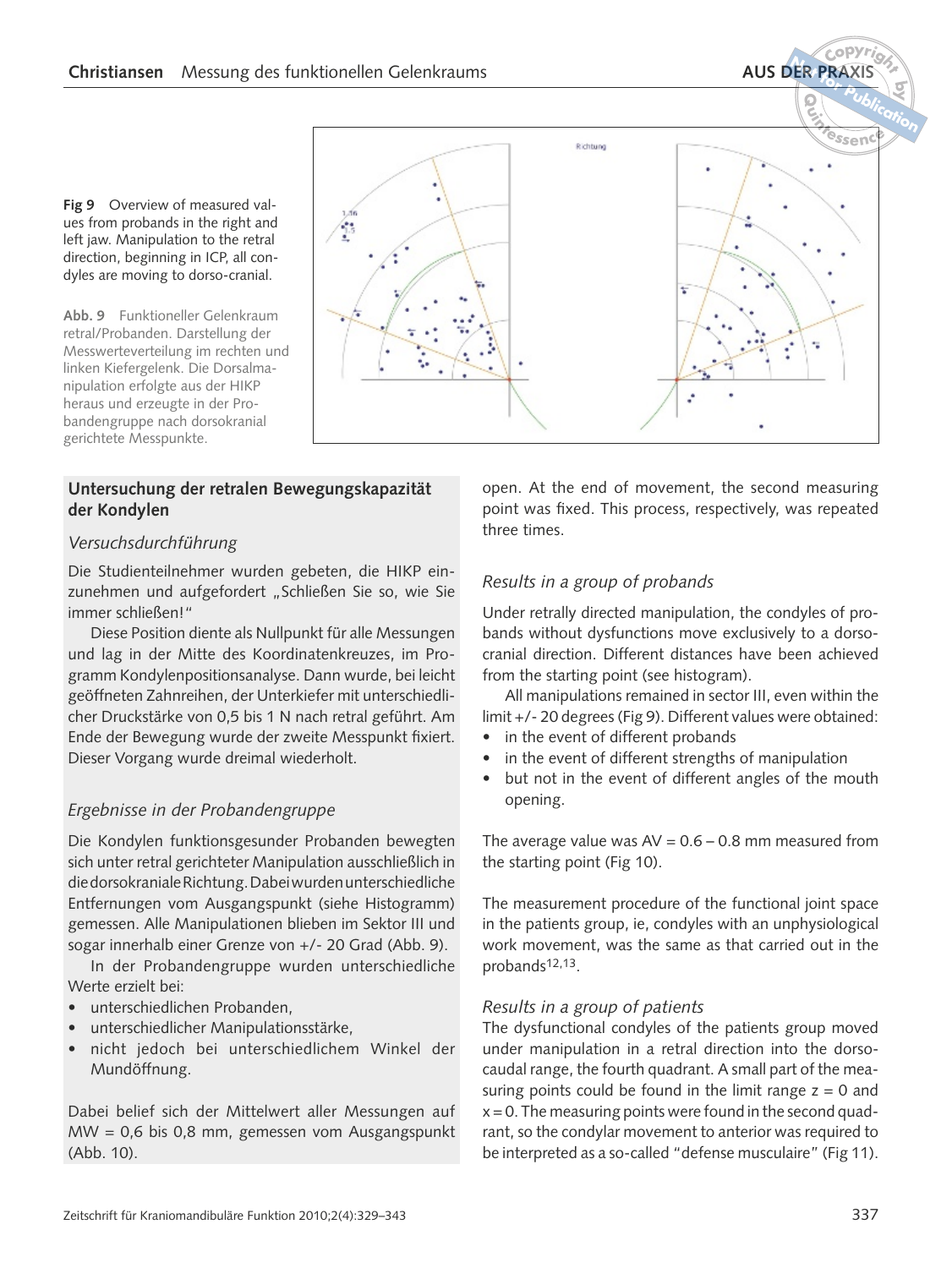

Fig 10 Probands: percent distribution of the width of the tracks to retral, right and left jaw (black bars). Percentile distribution of the direction to dorso-cranial (blue bars). The red bars quote the percentage distribution of dorso-cranial movement in which the traces of movement are in an optimum (+/-20 degrees).

**Abb. 10** Funktioneller Gelenkraum retral/Probanden. Prozentuale Verteilung der Längenwerte der Retrusionsspuren für beide Kiefergelenke (schwarze Balken) sowie prozentuale Verteilung der Bewegung nach dorsokranial (blaue Balken). Die roten Balken geben die prozentuale Verteilung der Bewegung nach dorsokranial an, bei der die Bewegungsspuren sich in einem Optimum (+/- 20 Grad) befinden.



#### **Fig 11** Patients: overview of the distribution of measured values to retral. The retral manipulation to retral stretches on the patients group to caudal.

**Abb. 11** Funktioneller Gelenkraum retral/Patienten. Darstellung der Messwerte für das rechte und linke Kiefergelenk. Die Dorsalmanipulation aus der HIKP heraus erzeugt bei der Patientengruppe vorwiegend nach dorsokaudal gerichtete Messpunkte.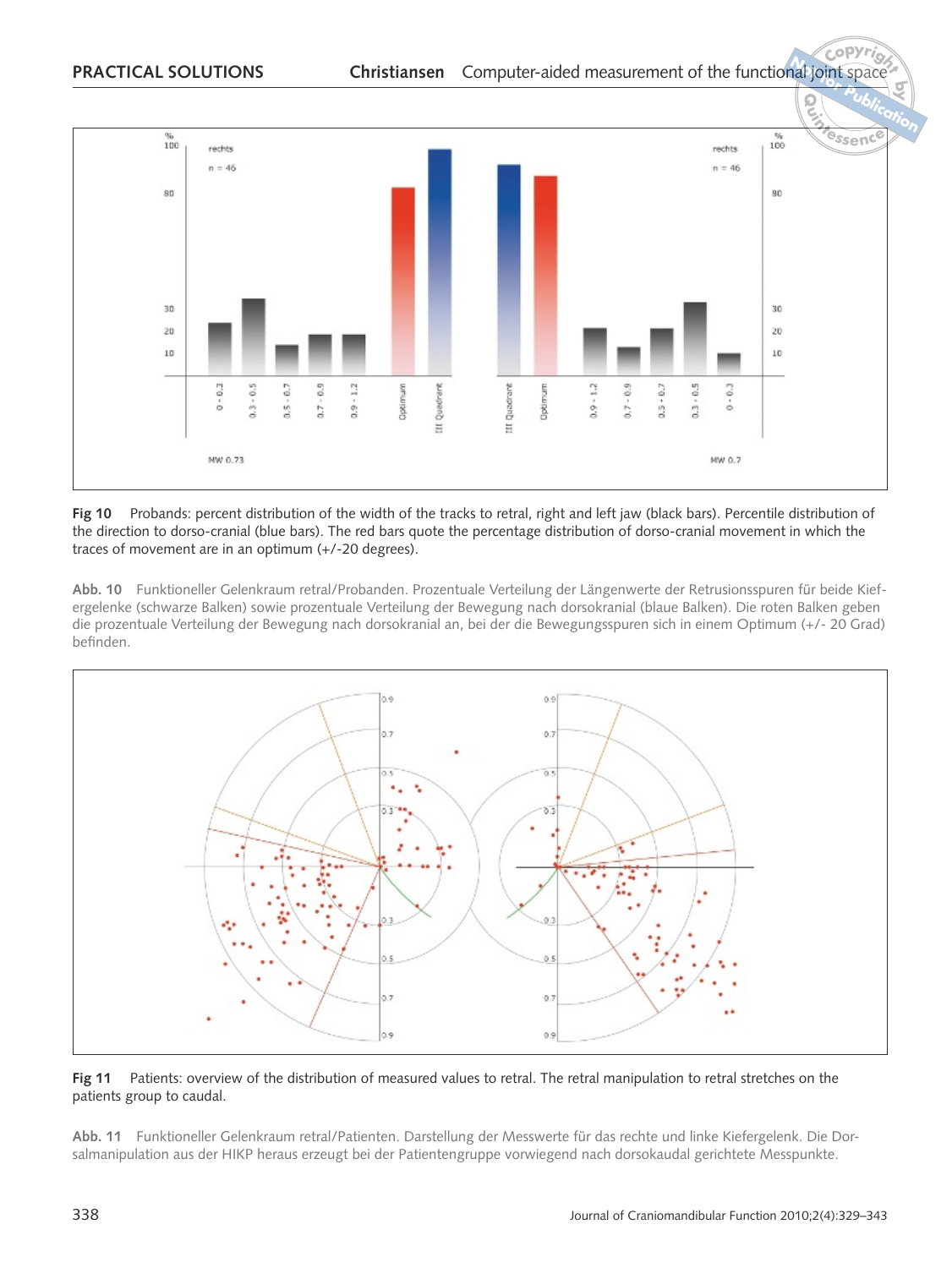

#### **Fig 12** Patients' width of movement capacity percent distribution.

**Abb. 12** Funktioneller Gelenkraum retral/Patienten. Prozentuale Verteilung der Längen der Retrusionsspuren bei Dorsalmanipulation.

Die Messungen des funktionellen Gelenkraums wurden in der Probanden- und Patientengruppe gleichermaßen durchgeführt<sup>12,13</sup>.

#### *Ergebnisse in der Patientengruppe*

Die Kondylen funktionsgestörter Patienten bewegten sich unter retral gerichteter Manipulation in dorsokaudaler Richtung in den IV. Quadranten. Ein kleiner Teil der Messpunkte lag im Grenzbereich z = 0 bzw. x = 0. Kondyläre Bewegungen nach anterior mussten als muskuläre Abwehrbewegung (Défense musculaire) interpretiert werden (Abb. 11).

Die Bewegungskapazität funktionsgestörter Gelenke zeigte gänzlich unterschiedliche Bewegungsweiten. Eine Betrachtung, die sehr wahrscheinlich mit der unterschiedlichen Laxizität des kondylären Bandapparats in Verbindung gebracht werden muss (Abb. 12). Von Bedeutung ist jedoch, dass sich keine Bewegung in den Normbereich der Probanden erstreckte. Dies gilt nicht für Ausreißer, die im Anschluss gesondert besprochen werden<sup>14</sup>.

#### **Untersuchung der transversalen Bewegungskapazität der Kondylen**

#### *Versuchsdurchführung*

Die Messung der transversalen Bewegungskapazität der Kondylen funktionsgesunder Probanden wurde wie folgt durchgeführt. Sie wurden gebeten, ihre HIKP einzunehmen und aufgefordert "Schließen Sie so, wie Sie immer schließen." Dies war der erste Messpunkt unserer Untersuchung. Dann wurde flächig im Bereich des aufsteigenden Astes, das Gelenk nach medial mit einer Stärke von etwa 0,5 N, bei leicht geöffneten Zahnreihen manipuliert. Dabei bewegte sich

The movement width of the movement capacity of dysfunctional joints was completely different, which is most likely to be associated with a different laxity of the condylar ligamentous apparatus (Fig 12). However, it is important that no movement has stretched into the normal range of healthy probands. This does not apply to outliers, which will be discussed separately later<sup>14</sup>.

#### **Investigation of transverse movement capacity of the condyles**

#### *Experimental procedure*

For measuring the transverse movement capacity of the condyles of probands without dysfunctions, they were asked to take the HICP: "Close the same way you always close."

This was the first measuring point of the examination. In the area of the rising branch, the joint was manipulated half-way with a strength of approximately 0.5 N, and the dental arches slightly open. The condylar measuring point moves to medial and anterior-caudal on the manipulated side. The overall distance – starting point to end point – was recorded. This process was repeated two times for each side (Fig 13).

The movement capacity in transverse direction achieved an average width of 0.6–0.8 mm. The measurement of the capacity refers to a path length of 1 mm at the most (Fig 14). However, the observation that the movement developed strictly within a small limited range of +/- 20 degrees was decisive. Measurements at adolescent probands have shown an exactly curved course, just as an illustration of the medial fossa curvature15.

 $\frac{C^o P Y r}{\sigma}$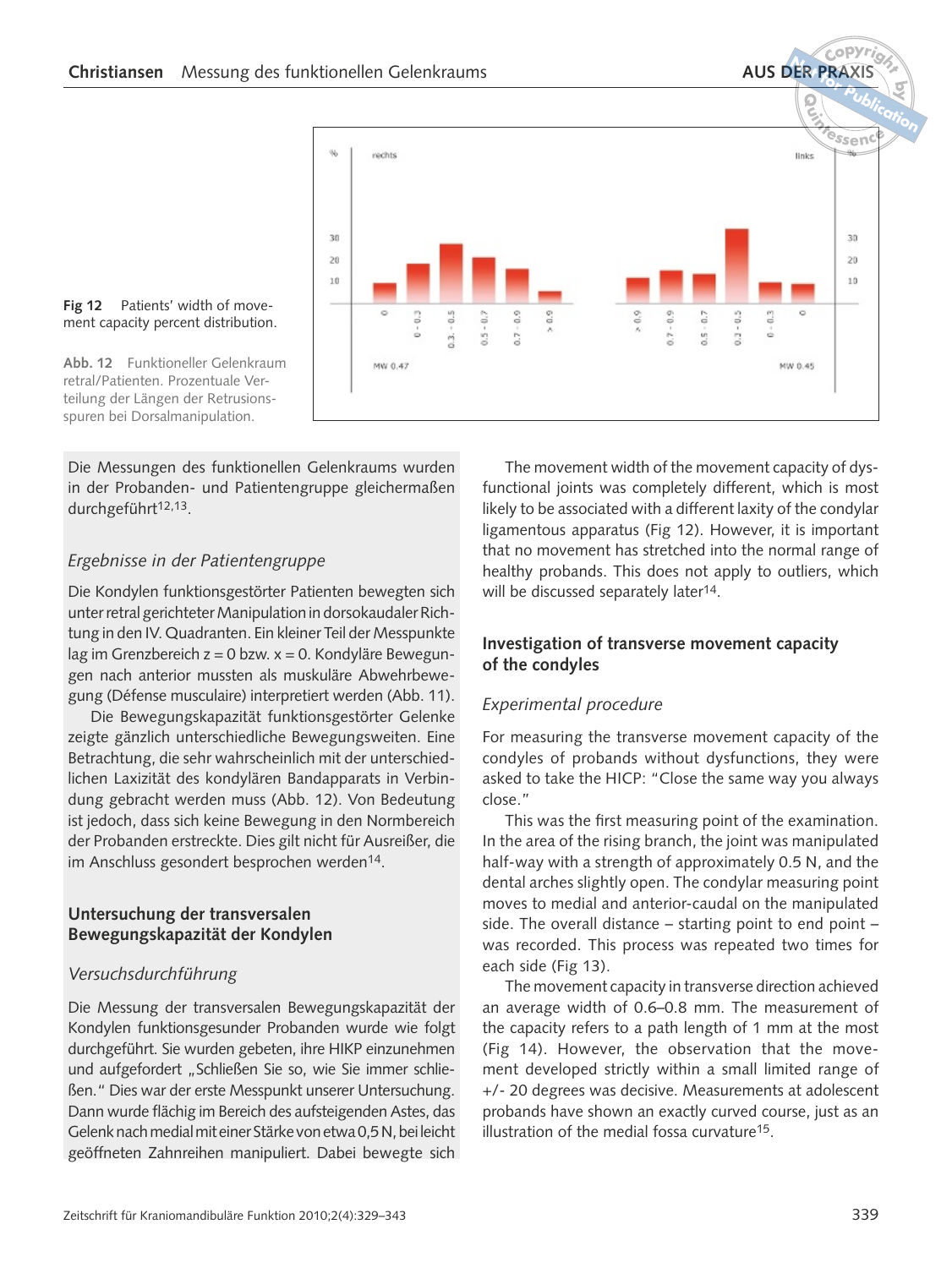



#### **Fig 13** Probands motion capacity to medial direction, right and left jaw, beginning in ICP.

**by**

**<sup>N</sup>o<sup>t</sup> <sup>r</sup> <sup>o</sup>f <sup>Q</sup>uintessenc<sup>e</sup> Publication**

**Abb. 13** Funktioneller Gelenkraum transversal/Probanden. Bewegung des Kondylus des rechten und linken Kiefergelenks bei Manipulation nach medial, beginnend in HIKP.

**Fig 14** Probands percent distribution of the width of transverse capacity (length of black and colored bars).

**Abb. 14** Funktioneller Gelenkraum transversal/Probanden. Prozentuale Verteilung der durch Medialisierung erzeugten Kondylenbewegungen (Länge der schwarzen und farbigen Balken).

#### **Outliers**

In the patients' group with dysfunctional work movement, measurement points in the normal range of a physiologic joint space were also found. This would mean that dysfunctional work movements could be combined with a physiologic functional joint space throughout. But this is on no account the case. Considering these measuring points are more detailed, one may find that the outliers predominantly referred to joints displaced to transverse, which is demonstrated here by means of an arrow in the direction of the displacement. In this connection, recent studies about the transverse joint space, which plays a decisive role at least der kondyläre Messpunkt auf der manipulierten Seite nach medial und anterior-kaudal. Zur Aufzeichnung gelangte die gesamte Strecke vom Ausgangs- bis zum Endpunkt. Dieser Vorgang wurde für jede Seite zweimal wiederholt (Abb. 13).

Die Bewegungskapazität in transversaler Richtung wies eine durchschnittliche Weite von 0,6 bis 0,8 mm auf. Die Messung der Kapazität bezog sich auf maximal 1 mm Bahnlänge (Abb. 14). Entscheidend war jedoch die Beobachtung, dass die Bewegungsentwicklung sich strikt in einem eng begrenzten Korridor von +/- 20 Grad ereignete. Messungen an jugendlichen Probanden zeigten einen exakt bogenförmigen Verlauf, als ob hier die mediale Fossa-Kurvatur abgebildet würde15.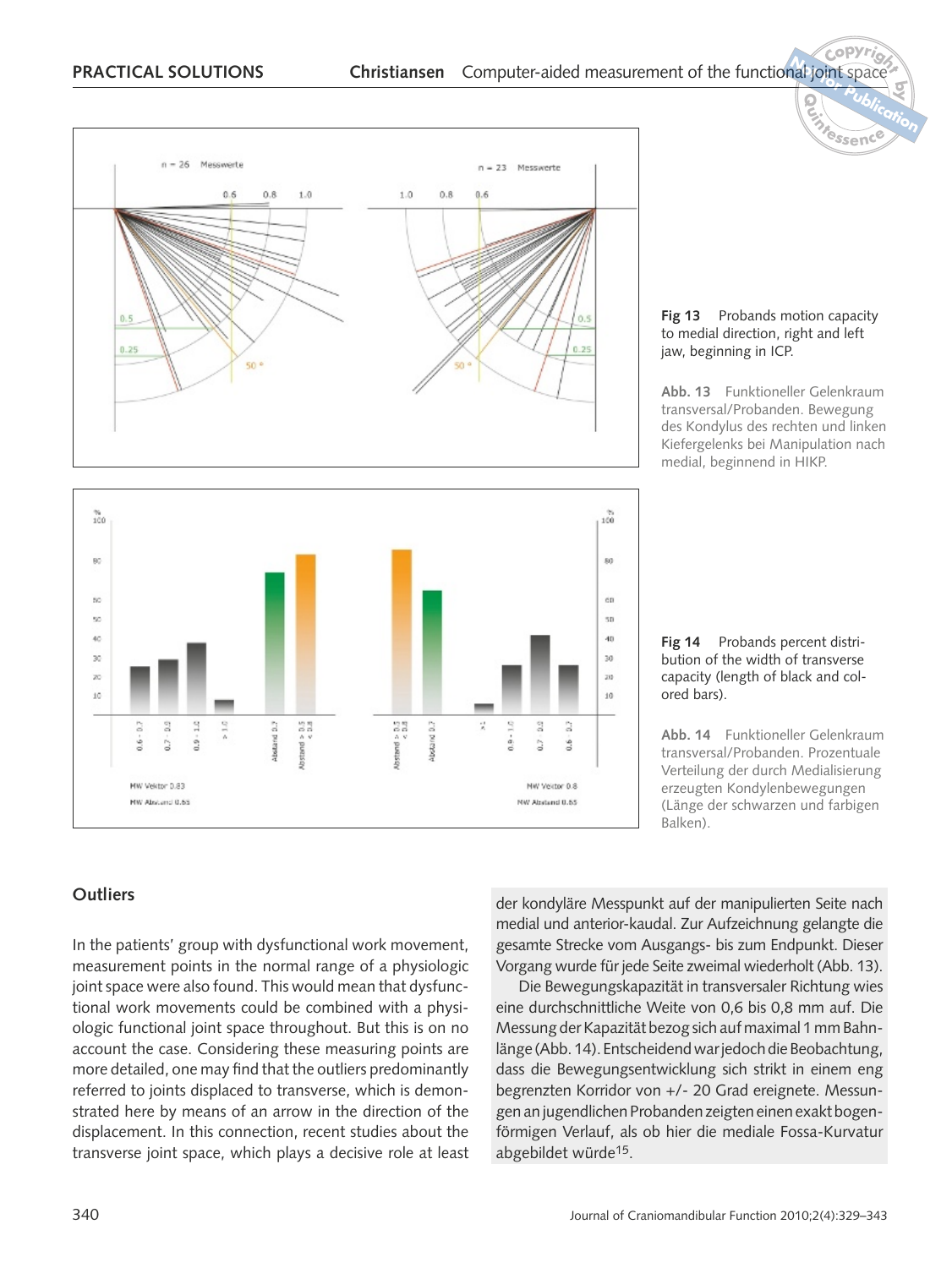**forby Publication<sup>N</sup>o<sup>t</sup> <sup>r</sup> <sup>o</sup>f <sup>Q</sup>uintessenc<sup>e</sup>** re fro li fero re sag li sag  $0.8$  $0.8$  $0.5$  $0.5$  $0.3$  $0.3$  $0.3$  $0.5$  $0.5$  $0.3$ 

**Fig 15** Outliers patients' distribution of measuring points. Patients' manipulation to retral direction, right and left jaw. If the condyle is displaced into a lateral direction, it appears to be sliding to a cranial direction.

**Abb. 15** Funktioneller Gelenkraum retral/Patienten-Ausreißer. Dorsalmanipulation: Verteilung der Messpunkte funktionsgestörter Probanden im rechten und linken Kiefergelenk; Kondylen funktionsgestörter Patienten gleiten unter Dorsalmanipulation nach dorsokaudal. Sind sie zugleich nach lateral verlagert, gleiten sie trotz Funktionsstörung nach dorsokranial.



**Fig 16** Summary: probands and patients groups. Condyles showing a physiologic trajectory movement capacity in the green area. The movement capacity of condyles with dysfunctional trajectory stretches at least in one of the red areas.

**Abb. 16** Zusammenfassung der Ergebnisse. Kondylen, deren retrale bzw. transversale Bewegungskapazität sich im grünen Bereich erstreckt, zeigen einen physiologischen Bewegungsablauf. Die Bewegungskapazität von Kondylen mit funktionsgestörtem Bewegungsablauf erstreckt sich zumindest in einem der roten Bereiche.

 $\frac{C^o P Y r}{\sigma}$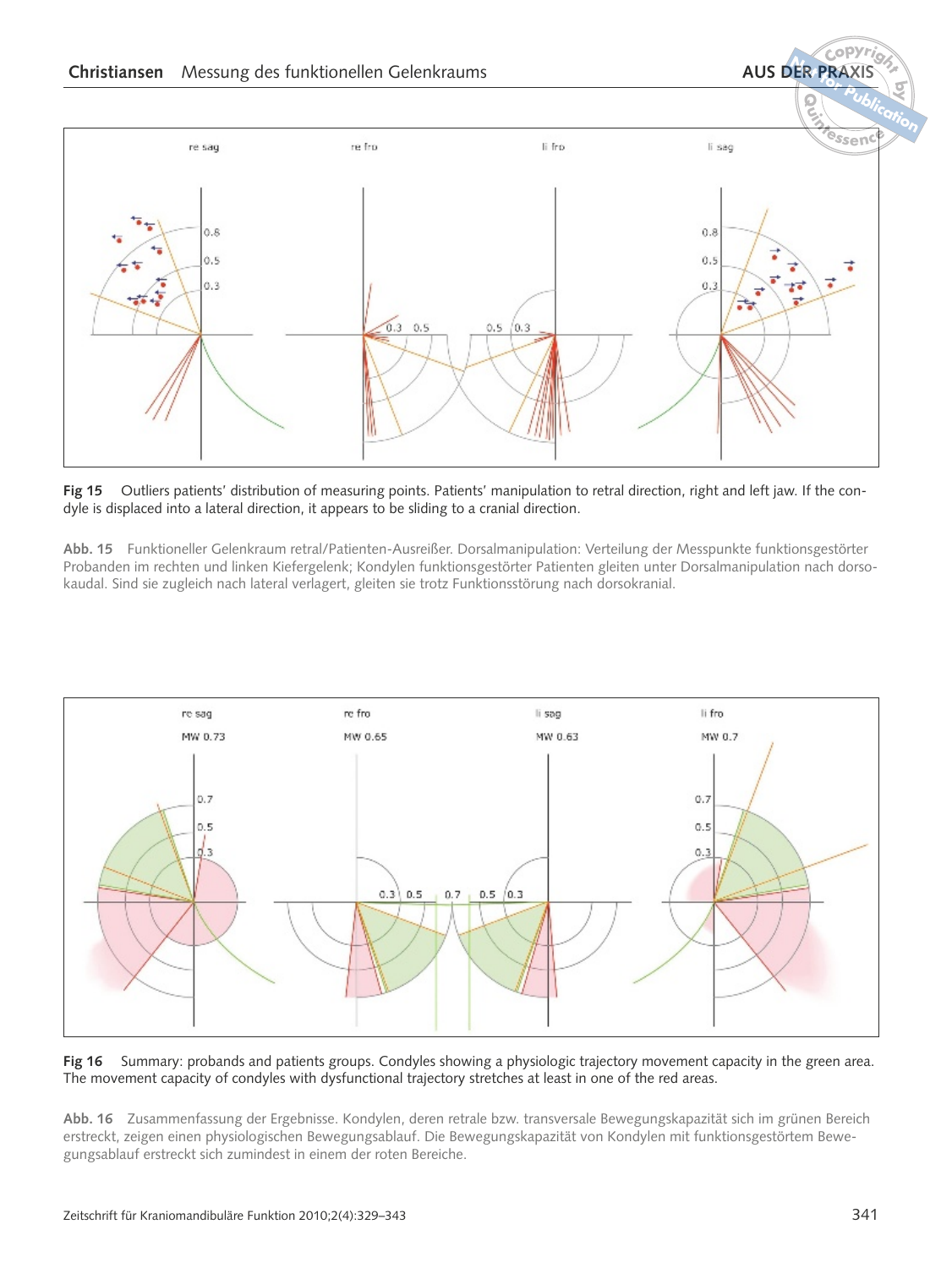in the event of anterior disk displacements with reposition, are remembered (Fig 15)16,17.

#### **Results**

The condyles of healthy probands show, as measured by condylography, a passive movement capacity in dorso-cranial as well as in medial direction. As seen in Figure 16, the green sectors show the physiologic functional joint space. Meanwhile the dysfunctional condyles of the patient group show a passive movement capacity in dorso-caudal direction, or a limited capacity in medial direction. As shown in Figure 16 too, the red sectors represent a pathologic functional joint space.

# **Discussion**

As a result of this study the following conclusions can be made:

- There is a functional joint space for the jaw.
- It can be measured by means of optoelectronic measurement devices.
- A normal range for probands can be realized without TMD.
- Patients with dysfunctional trajectory (TMD patients) show a modified joint space.
- TMD patients show, when examined by optoelectronic measurement devices in one or both jaws, a dysfunctional trajectory.
- Evidence suggests that an alteration of the functional joint space caused by static occlusion produces the primary reason for TMD.
- Therefore the preservation of the functional joint space during prosthetic, conservative, or orthodontic work is of great importance.
- Regarding the functional joint space in conjunction with the trajectory offers information for therapeutic position.

# **Conclusion**

For best practice it should be remembered that the maintenance of functional joint space in prosthetic work is of great importance in the prevention of TMD.

# **Acknowledgment**

I would like to express my gratitude to Dr. Markus Roggensack for the statistical evaluation.

#### *Ausreißer*

Auch in der Patientengruppe mit dysfunktionellem Bewegungsablauf lagen Messpunkte im Normbereich eines physiologischen funktionellen Gelenkraums. Dies könnte bedeuten, dass dysfunktionelle Bewegungsabläufe durchaus mit einem physiologischen funktionellen Gelenkraum (FGR) kombiniert sein können. Dies ist jedoch nicht der Fall.

**by**

 **Publication**

**<sup>N</sup>o<sup>t</sup> <sup>r</sup> <sup>o</sup>f <sup>Q</sup>uintessenc<sup>e</sup>**

Betrachtet man die Messpunkte eingehender, so kann festgestellt werden, dass sich die Ausreißer überwiegend auf Gelenke beziehen, die transversal verlagert waren, was mit Pfeilen in Richtung der Verlagerung in der Abbildung 15 gekennzeichnet ist. In diesem Zusammenhang sei an neuere Studien zum transversalen Gelenkraum erinnert, der zumindest bei anterioren Diskusverlagerungen mit Reposition eine entscheidende Rolle spielt<sup>16,17</sup>.

#### **Zusammenfassung der Ergebnisse**

Die Kondylen funktionsgesunder Probanden zeigen, kondylografisch gemessen, eine passive Bewegungskapazität in dorsokranialer sowie in medialer Richtung (Abb. 16). Die in der Abbildung grün dargestellten Sektoren bilden in ihrer Gesamtheit den physiologischen funktionellen Gelenkraum.

Die Kondylen funktionsgestörter Patienten zeigen, kondylografisch gemessen, eine passive Bewegungskapazität in dorsokaudaler Richtung sowie eine eingeschränkte Kapazität in medialer Richtung (Abb. 16). Die in der Abbildung rot dargestellten Sektoren bilden in ihrer Gesamtheit den pathologischen funktionellen Gelenkraum.

# **Diskussion**

Aus den dargestellten Ergebnissen ergeben sich folgende Schlussfolgerungen:

- Für das Kiefergelenk existiert ein funktioneller Gelenkraum.
- Dieser kann optoelektronisch gemessen werden.
- Es kann ein Normbereich für gelenkgesunde Probanden erstellt werden.
- Patienten mit dysfunktionellem Bewegungsablauf (CMD-Patienten) weisen diesbezüglich einen veränderten Gelenkraum auf.
- CMD-Patienten zeigen bei optoelektronischer kondylografischer Untersuchung in einem oder beiden Gelenken einen dysfunktionellen Bewegungsablauf.
- Es spricht vieles dafür, dass die okklusionsbedingte Veränderung des funktionellen Gelenkraums eine primäre Ursache für die CMD-Erkrankung darstellt.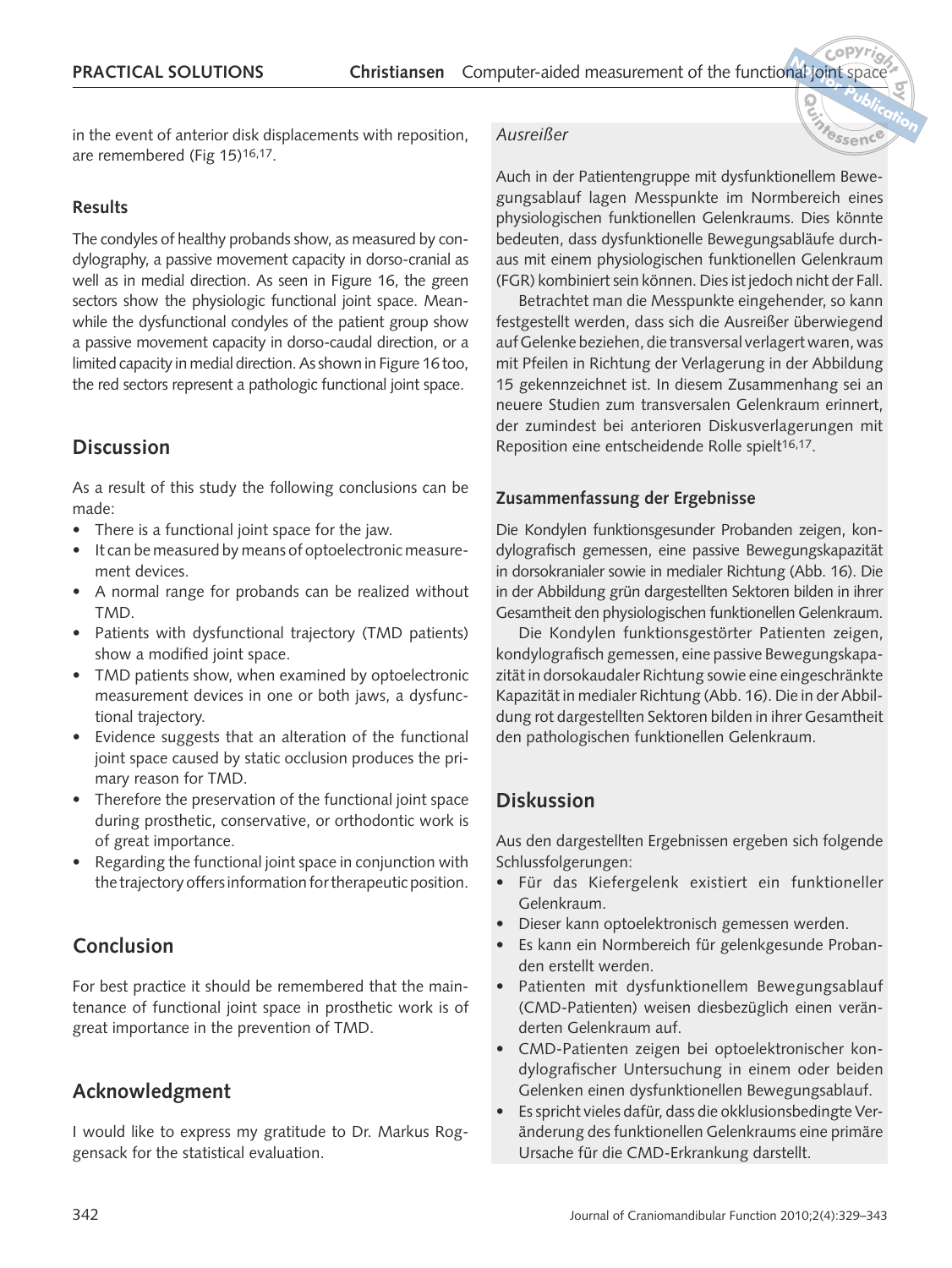- Somit kommt dem Erhalt eines funktionellen Gelenkraums während prothetischer, konservierender und kieferorthopädischer Tätigkeit eine hochrangige Bedeutung zu.
- Die Betrachtung des funktionellen Gelenkraums im Zusammenhang mit dem Bewegungsablauf ergibt in qualitativer und quantitativer Hinsicht Hinweise für die therapeutische Position<sup>18</sup>.

# **Fazit für die Praxis**

Für die Praxis ist festzuhalten, dass die Wahrung des funktionellen Gelenkraums während prothetischer Arbeiten, in der Prävention der CMD, eine große Rolle spielt.

# **Danksagung**

Für die statistische Auswertung danke ich Herrn Dr. Markus Roggensack, Berlin.

# **References**

- 1. Debrunner, A. In: Debrunner A (ed). Orthopädie. Teil II. Orthopädische Krankheiten: Die Störungen des Bewegungsapparates in Klinik und Praxis. Bern: Hans Huber, 1985.
- 2. Gerber A, Steinhardt G. Kiefergelenkstörungen, Diagnostik und Therapie. Berlin: Quintessenz Verlag, 1989.
- 3. Hugger A. Gelenknahe elektronische Erfassung der Unterkieferfunktion und ihre Umsetzung in den Artikulator. Habilitationsschriften der Zahn- Mund- und Kieferheilkunde. Berlin: Quintessenz Verlag, 2000.
- 4. Lückerath W. Das transversale und vertikale Bewegungsspiel des Unterkiefers im Bereich der Kauflächen und der Kiefergelenke. Med. Habil. Bonn, 1991.
- 5. Freesmeyer WB. Zahnärztliche Funktionstherapie. München, Wien: Carl Hanser Verlag, 1993.
- 6. Freesmeyer WB. Funktionelle Befunde im orofazialen System und deren Wechselwirkung. Med. habil. München, Wien: Carl Hanser Verlag, 1987.
- 7. Kobs G. Differentialdiagnostische Aspekte bei der Beurteilung von Funktionsstörungen des stomatognathen Systems mittels elektronischer Achsiographie und Magnetresonanztherapie. Med. Diss. Greifswald, 2003.
- 8. Christiansen G. Computergestützte Befunderhebung, Tagungsvortrag der DGZPW. Freiburg, 2003.
- 9. Farrar WB, Mc Carty WL. A clinical outline of Temporomandibular Joint. Diagnosis and Treatment. Alabama: Normandie Publications, Montgomery, 1982.
- 10. Ritter D. Interdisziplinäre Therapie der CMD mit Hilfe der Orthopädischen Wirbelsäulenvermessung. Masterthesis. Greifswald, 2008.
- 11. Lotzmann U. Studien zum Einfluß der okklusalen Prä-Therapie auf die zentrische Kieferrelation. Habilitationsschriften der Zahn-, Mund- und Kieferheilkunde Berlin: Quintessenz Verlag, 1999.
- 12. Gruber H. Comparing the behaviour of workingside in mediotrusion within the first five millimeters. Masterthesis. Donau Universität Krems, 2004.
- 13. Akimoto S, Kubota M, Sasaguri K, Quismundo CP, Slavicek R, Sato S. Condylar movement in different skeletal frames during phonation assessed by condylography. Z Stomatol 2008;105:7-12.
- 14. International Research Cooperation. Die Bedeutung der kondylären Position. Eine kondylographische und fMRI-Studie. Kanagawa Dental University. Yokusuka, Japan.
- 15. Schöttl W. Die craniomandibuläre Regulation. Heidelberg: Hüthig, 1991.
- 16. Piehslinger E, Celar A, Celar RM, Slavicek R. Orthopedic jaw movement observations. Part V: Transversal condylar shift in protrusive and retrusive movement. Cranio 1994;12:247- 251.
- 17. Mito T, Ishizaki K, Suzuki K, Sato S. Mandibular lateral translation during symmetric mandibular movement. J Stomat Occ Med 2009;2:24-31.
- 18. Kordaß B. Koppelung der Kernspintomographie des Kiefergelenks mit computergestützten Aufzeichnungen der Kondylenbahn. Habilitationsschriften der Zahn-, Mund- und Kieferheilkunde. Berlin: Quintessenz Verlag, 1996.

# **Address/Adresse**

Niedergelassener Zahnarzt, Practising dentist Gerd Christiansen CMD-Matrix-Centrum Ingolstadt Ludwigstraße 27, 85049 Ingolstadt, Germany E-Mail: g.christiansen@t-online.de